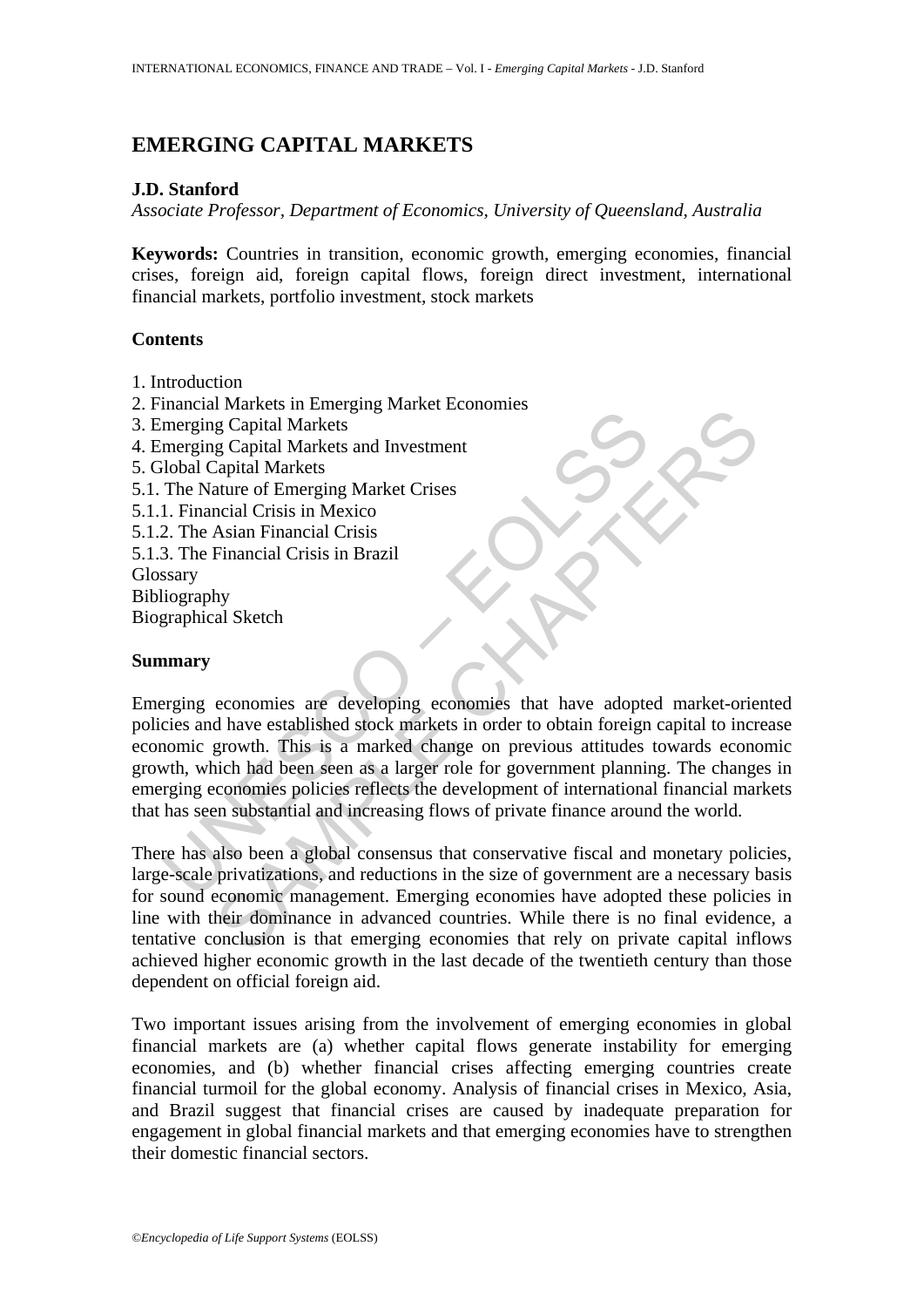### **1. Introduction**

The issue of how the undeveloped or less developed economies could increase their economic activity, raise living standards in order to alleviate poverty, and place themselves on a path of sustained economic growth was one of the most critical problems facing the world economies in the period after the end of World War II.

Issues in development economics mirrored the concerns of mainstream economics in the industrialized world. That there are developed countries that have initiated many innovations in the process of economic growth provides both a model for, and a source of assistance to, developing countries. One critical issue was whether economic development is best achieved through the untrammeled operation of market forces or whether active intervention of the government is a positive and helpful force for development. The experience of the United States and European economies in the depression of the 1930s had led some economists to question whether a market economy allowed for effective ex-ante coordination of economic decisions. The rivalries of the Cold War led to serious attention being given to the role of planning, modeled on the USSR command-economy style, in the development process.

elopment. The experience of the United States and European<br>ression of the 1930s had led some economists to question<br>omy allowed for effective ex-ante coordination of econom<br>lries of the Cold War led to serious attention be In The experience of the United States and European economies in<br>of the 1930s had led some conomists to question whether a mallowed for effective ex-ante conotination of economic decisions.<br>The Cold War led to serious atte The process of development planning required an explicit statement of the long-term goals of the economy over a long period (following the USSR approach, development plans were for a five-year period), a detailed specification of what outputs were to be produced, and procedures to ensure that the goals of the plan were actually achieved. The major strategy of such plans was to mobilize resources efficiently and effectively in order to raise output quickly to effect sustained growth. In command economies, such as those of the USSR and its satellites, such development planning faced many problems. The overall problem was to achieve a balance between different types of production such as defense and civilian goods, investment goods and consumer goods, industry and agriculture, between different regions of the economy, and between central and local authorities. Planning in command economies was unable to resolve the difficulties over the long term; the longer term economic development of the command economies saw the institutionalization of inefficiencies and the inability to reconcile the various balance requirements. The result was that the command economies disintegrated and attempted in the 1990s to transform themselves into market economies.

In developing economies, various attempts to implement a planning approach to economic growth were implemented, although non-command economies found it very difficult to increase the rate of savings in the economy and even more difficult to reconcile the demands of different regions, groups, and aspirations of the people. An important constraint on economic growth that was more fundamental than increasing savings was the difficulties many developing economies experienced in creating the necessary preconditions for a modern economy. Some of these preconditions are establishing a system of enforceable property rights or, even more fundamentally, respect for the rule of law, effective land tenure systems, and the general legal and social infrastructure taken as a given in advanced economies.

By the 1980s the consensus among economists of different schools of thought was that development planning was not possible in the developing economies. However, the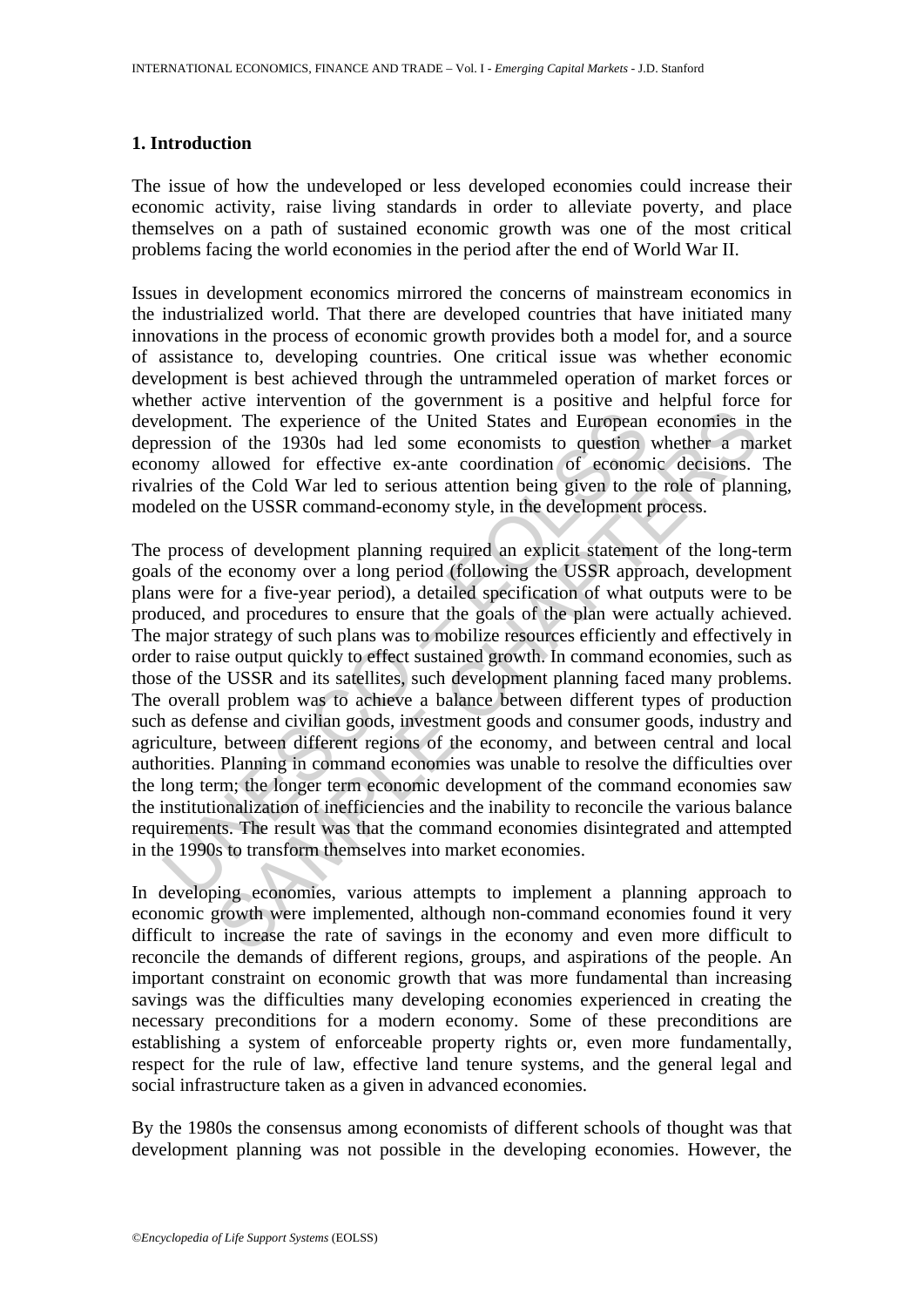External to the comminism of the new odied in the Asian miracle. The most seriously affected econoncial crisis were Thailand, South Korea, and Indonesia, which over from the International Monetary Fund (IMF) and multinal i 1 to these economies and to the champions of the new economic strain the Asian miracle. The most seriously affected economics in the Asian miracle. The most seriously affected economics in the Arisis were Thailand, South K 1980s and 1990s saw the rapid growth of economies in East Asia because of policies that emphasized reliance on export-led growth and the government involvement in determining industry strategy. So successful was this prolonged episode of economic growth that it was dubbed "the Asian miracle" and held up as an exemplar to other countries. The Asian economies of Thailand, South Korea, Taiwan, Hong Kong, Malaysia, Singapore, and, to a lesser extent, the Philippines and Indonesia had been transformed by sustained high growth rates of economic output. The development of these Asian economies was marked by very high domestic saving rates enhanced by foreign borrowings leading to high rates of capital formation. The economies had been transformed by productivity gains in agriculture that allowed the transfer of labor resources to the industrial sector. The per capita incomes in these economies increased remarkably over a 20-year period, creating living standards comparable to, if not surpassing, those of developed economies. The Asian financial crisis of 1997 came as a shock both to these economies and to the champions of the new economic strategy embodied in the Asian miracle. The most seriously affected economies in the Asian financial crisis were Thailand, South Korea, and Indonesia, which required extensive support from the International Monetary Fund (IMF) and multinational consortia to stabilize their economies. These economies experienced sharp economic recessions and considerable dislocation to their financial sectors. By contagion, the other Asian economies of Singapore, Hong Kong, and the Philippines experienced contractions and a shock requiring domestic remedial action. Malaysia, which was relatively seriously affected, eschewed assistance from the IMF, placing blame for the economic downturn and financial disruption on speculators in international financial markets and imposing controls on capital flows and foreign investment. Although the exact nature of the Asian financial crisis is still being debated, the consensus of official views is that the rapid economic growth in production and incomes was not matched by improvements in bank supervision, corporate governance, and deregulation of the financial sector.

Developing economies, unlike the command economies, had further avenues for economic growth: foreign aid, foreign investment, and trade. The need to restructure the economies of war-torn countries after World War II had led to the creation of international institutions to provide such support. The IMF was to provide short-term support to economies experiencing balance of payments problems and the International Bank for Reconstruction and Development (IBRD), now called the World Bank (WB), for medium- to long-term loans to developing economies. The International Development Association (IDA) was established in the late 1950s as a related institution of the WB to provide non-commercial loans to developing economies while, in 1956, the International Finance Corporation (IFC) was established as a member of the WB Group as a source of financing for private enterprise in developing member countries. Regional development banks in Asia, Africa, and Latin America were also established.

Foreign aid is effective if it allows for the transformation of the domestic economy of the recipient country, allowing for shifts in production and trade. There occurred a heightened focus on development aid to alleviate poverty in the developing economics. In the aggregate economic view, foreign development aid seeks to increase the total resources available to a developing economy, thus removing the constraint of limited local resources, and to increase the availability of foreign exchange to it. Shortage of foreign exchange through an inability of developing economies to export on a large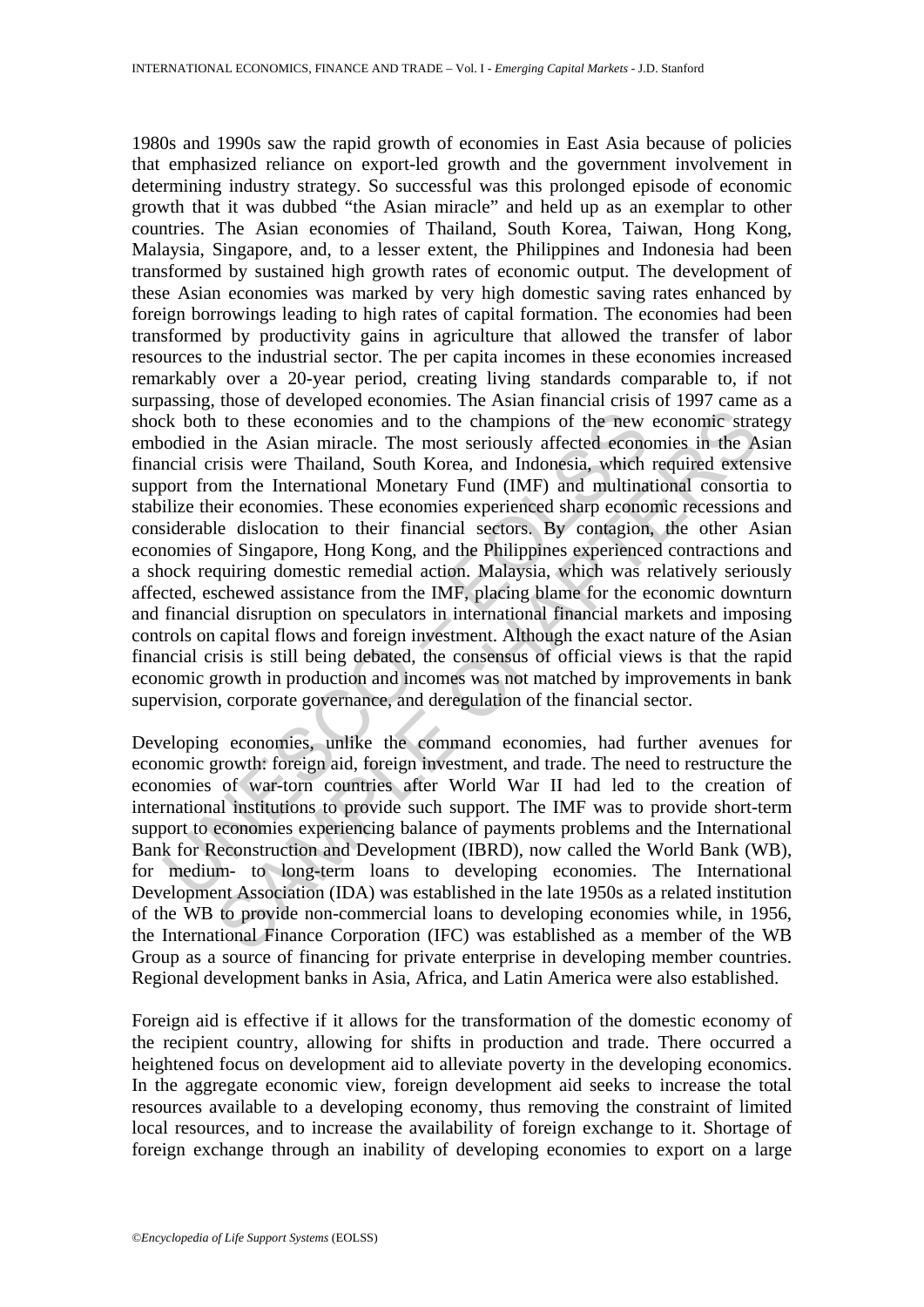scale had imposed a constraint on the purchase of investment and consumer goods from abroad. The question of the most appropriate form of foreign aid gave rise to two answers. One was concerned that aid agencies or aid donors would impose, explicitly or implicitly, their own economic values on the developing economy and that the developing economy's reliance on foreign aid would lead to the adoption of conservative economic and social policies. The other was that foreign aid would not allow the free operation of market forces and would perpetuate inefficiencies in economic operations.

The importance of foreign aid to developing economies is evident; what is not as clear are the incentives for developed economies to provide foreign aid. While developed economies may be motivated by altruism, they have both public and private interest reasons for supplying aid. The public interest arises from foreign policy considerations under which they seek to advance their national interests in the international sphere. National interests may be the desire to create a sphere of influence in developing economies for defense or diplomatic reasons, such as seeking the support of aid recipients in international organizations by way of votes in policy deliberations, or election of aid donor countries' candidates for international office. Private interests arise from purely commercial reasons by providing contingent aid, such as requiring aid funds to be expended on products from the aid donor. Public interest reasons dominate in multinational aid programs.

er which they seek to advance their national interests in the in<br>ional interests may be the desire to create a sphere of influe<br>ional interests may be the desire to create a sphere of influe<br>ional interests may be the desi <sup>1</sup> They seek to advance their national interests in the international spherests may be the desire to create a sphere of influence in develop for defense or diplomatic reasons, such as seeking the upport of the internation In general, in the 1980s the volume of foreign aid for development failed to expand and from the 1980s the greater part of the flow of foreign resources to developing countries was private capital directed towards foreign investment, both direct and portfolio investment. Influential in this change were the activities of the IFC, which became the world's largest multilateral source of financing private sector activity in developing economies. Up to 1997, the IFC had committed more than US\$36 billion, either on its own account or through arranged syndications and underwriting to nearly 2000 businesses in approximately 130 developing economies. Since 1984 the IFC has sponsored more than 30 collective investment vehicles such as country mutual funds.

From the point of view of the domestic economy, foreign investment is the acquisition of assets domiciled abroad. Assets include real assets such as factories, buildings, mines, and farms while financial assets include shares, bonds, bank deposits, and other financial claims. Direct foreign investment occurs when real assets or a controlling interest in real assets are acquired. Portfolio investment is the acquisition of financial assets, particularly the acquisition of shares in commercial enterprises and holdings that do not provide for control of the entity issuing the shares. Foreign investment occurs because investors want to obtain a higher rate of return on their funds than is obtainable at home. A further and much more important motive in recent times has been the desire to diversify portfolios internationally. The general principle of portfolio diversification is that a mixture of assets whose returns are not completely correlated will increase the average return to the portfolio and will reduce the risk of loss on the portfolio. Even if the rate of return on assets in foreign countries is not higher than the rate in the domestic economy, the interests of domestic investors will be well served by acquiring assets whose returns do not vary in the same way as domestic assets do. Investors from mature countries where the range of investment opportunities is restricted will find it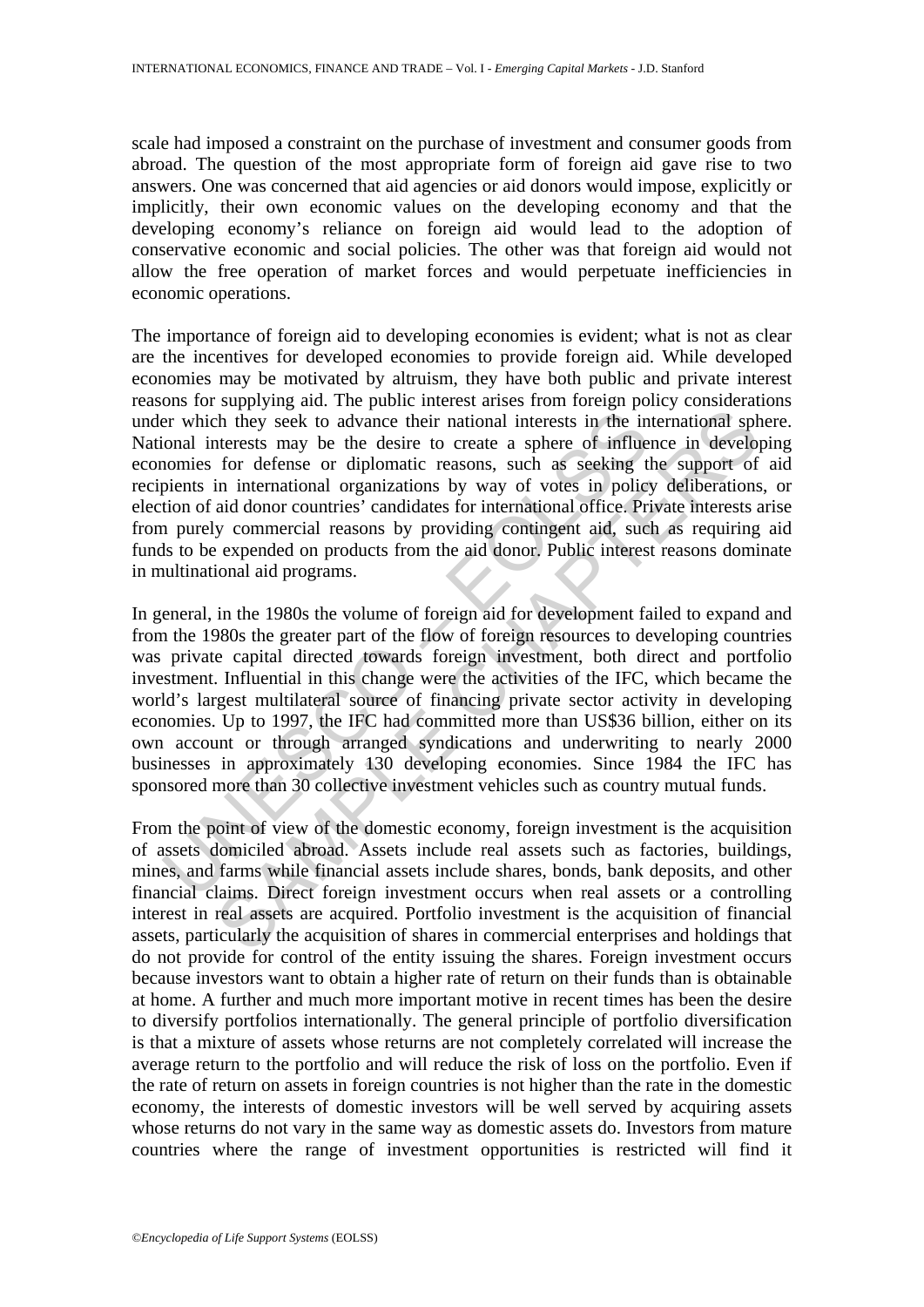worthwhile to invest in developing economies, which offer investment projects that are potentially more rewarding. Foreign direct investment has increased due to the activities of transnational corporations, which produce and market consumer and producer commodities internationally.

The major growth in financial flows to developing economies in the last 20 years of the twentieth century came from portfolio investment; developed economics, especially the United States, have aging populations who save for the provision of retirement income through the agency of pension funds and mutual funds. Such funds hold internationally diversified portfolios.

In contrast with the problems of planning faced by the command economies, problems that eventually resulted in their downfall, the development of the global economy saw a movement towards increased reliance on the private sector. The end of World War II had seen widespread controls of the free passage of finance between countries. However, these controls were gradually eased during the 1950s and 1960s. The 1970s saw the float of major currencies and the movement towards financial sector liberalization. The general movement in Western economies was towards greater reliance on market forces following the acceptance of the view that "markets work best."

The movement culminated in the acceptance of the "Washington consensus," the general policy prescriptions of the IMF (and the WB) that favored fiscal conservatism and emphasis on market process as economic organizing arrangements in devising economic strategy for economies accepting assistance from the IMF.

where the controls increased reliance on the private sector. The encoment towards increased controls of the free passage of finance betwer, these controls were gradually eased during the 1950s and the float of major curren towards increased reliance on the private sector. The end of World Wissues<br>covards increased reliance on the private sector. The end of World Wissues controls were gradually eased of time 1950s and 1960S. The 1961 and<br>floa The collapse of the USSR in the late 1980s removed the empirical underpinnings of the theoretical view that planned economies were viable and saw the triumphant emergence of the liberal democratic capitalist market economy. Privatization has since proved less successful in Russia than in other countries in transition and in other developing economies. From 1992 to 1994 privatization by a voucher scheme saw 15 000 firms transferred to insiders (former management of the state-owned enterprises) while the post-1994 privatizations under which the State-owned assets were sold for cash has led to what has been described as "a fraudulent shambles." The general agreement is that Russian privatizations have been a principal cause of the country's economic decline because the requisite institution building was not carried out; the major deficiencies are an inadequate capital market framework and minimal shareholder information and protection systems.

The model for economic development was now the adoption of the market model. The former command economies attempted to transform themselves into market economies and were referred to as the transitional economies. The developing economies also adopted the strategy for development recommended by the international monetary institutions derived from the Washington consensus and these countries were referred to as emerging market economies.

At the same time, in the 1980s and 1990s the growth of international financial markets was substantial and rapid. The growth of the international financial markets stemmed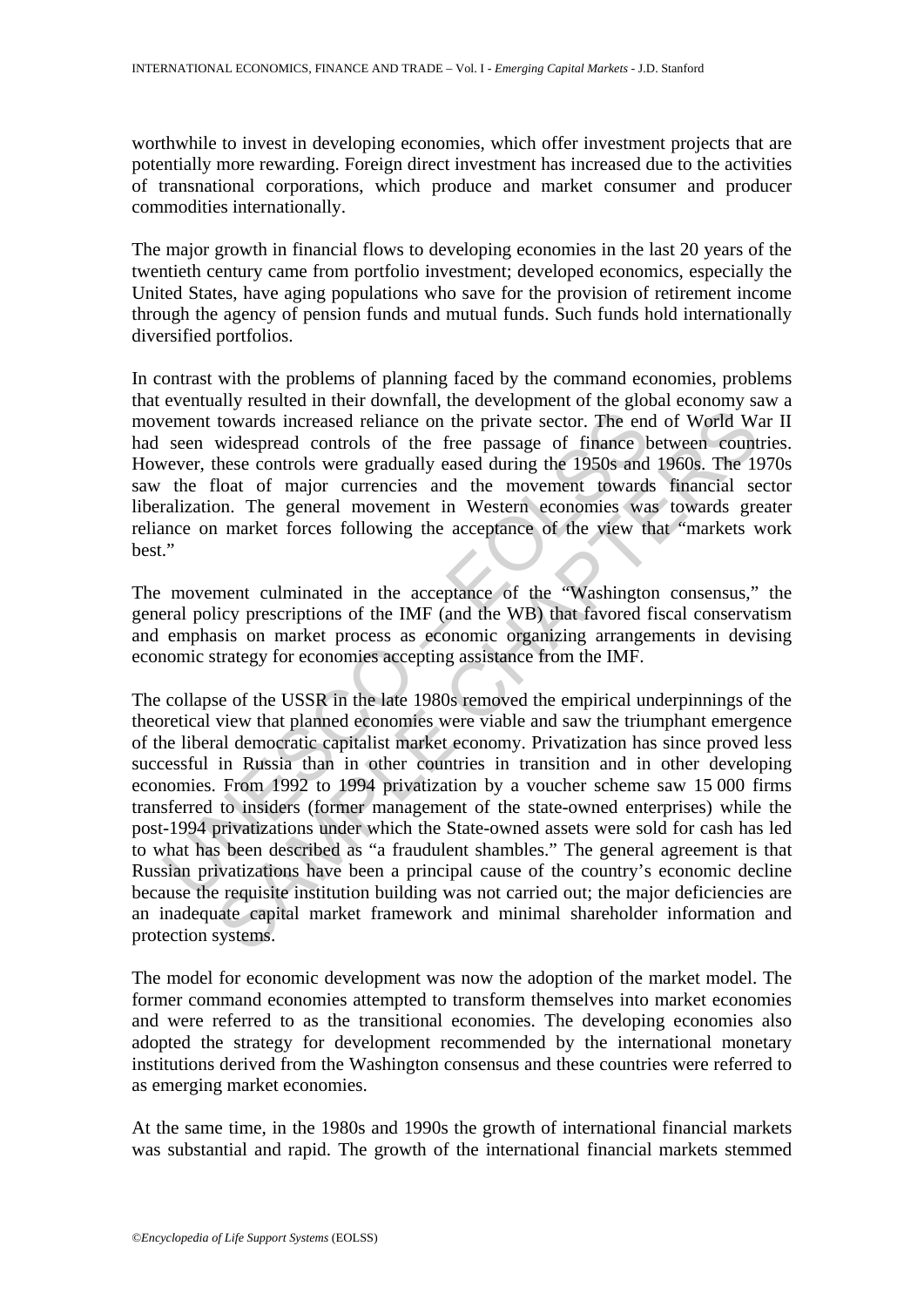from the following factors:

- The float of major currencies and the abolition of exchange control in developed economies;
- The substantial volatility in asset prices, which created the demand for hedging facilities, which was met by the establishment of new financial products such as futures and options and the establishment of new financial exchanges and the extension of existing ones;
- The increase in world trade, which itself was the result of the liberalization of trade;
- The growth of large surpluses and deficits on the current account of the balance of payments that saw large flows of accommodating and financing capital. The early impact occurred in the 1970s with the oil price crises and the need to recycle the large current account surplus of the oil-producing nations;
- Improvements in computer and communications technology that made access to financial markets much easier and supported extensive global trading in financial markets.

increase transmittion in computer and communications the bag direct in the following matrices.<br>
Improvements in computer and communications technology the financial markets much easier and supported extensive global t mark infurate count supplies on ite in-potoucing inations,<br>the emerits in computer and communications technology that made access<br>al markets much easier and supported extensive global trading in finar<br>s.<br>S.<br>of this development The result of this development was the maintenance of a global integrated set of private financial markets capable of seeking out profitable opportunities throughout the world and mobilizing capital on a large scale to exploit such opportunities. Coupled with this global development was the trend for developing economies to become emerging market economies. While the definition of emerging markets is not simple and clear, the generally accepted elements of the concept is that developing economies have moved to rely on private sector forces to accelerate economic progress. Emerging market economies have sought to obtain private capital to boost economic development.

The issues in emerging market economies are:

- 1. Does reliance on market-oriented policies and strategies lead to increased economic activity?
- 2. Does reliance on market-oriented policies and strategies lead to sustained economic growth and development?
- 3. What are the necessary preconditions for such reliance?
- 4. What are the economic infrastructure elements required to support market-oriented policies?
- 5. Does the reliance on private foreign capital generate instability in the emerging market economies?
- 6. Does the emergence and expansion of emerging market economies lead to financial turbulence in international financial markets?

The issues are examined through considering the role of finance in economic development and the role of financial markets in allocating economic resources. Light is also shed on some of these issues from considering global developments, but more particular information is given by the following:

- Experience of the former command economies in transition to market economies and in particular the economic instability of the Russian economy.
- The financial crisis in the Latin American economies of Mexico and Brazil.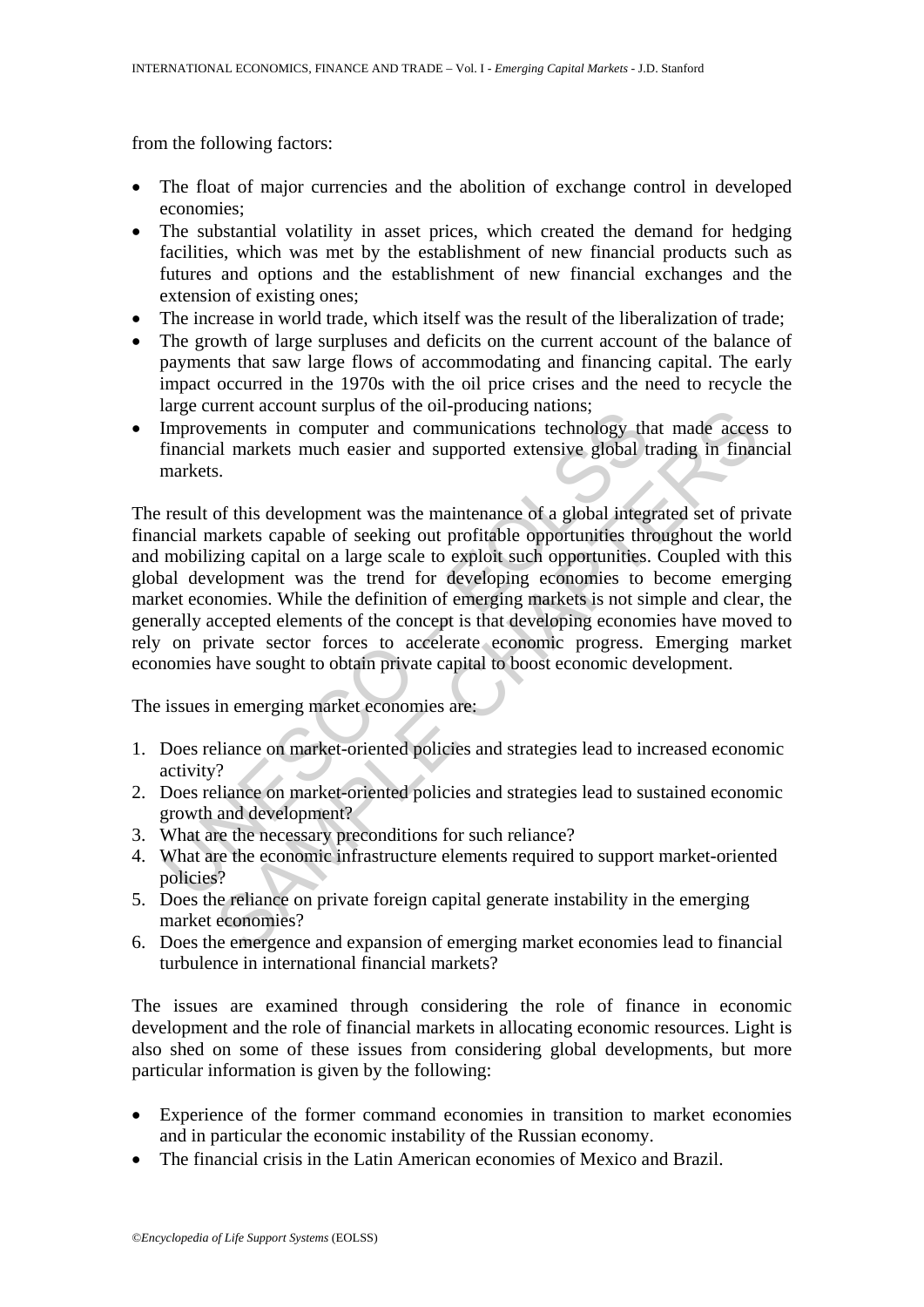The lessons to be learned from the Asian financial crisis of 1997 that saw the long and successful economic development of the Asian miracle brought to a sudden, generally unexpected, and shuddering halt.

These events have provided a greater understanding of the necessary preconditions for successful economic development and of the necessity to construct a legal and social infrastructure that can support basic market transactions.

# **2. Financial Markets in Emerging Market Economies**

Economic development occurs through the accumulation of capital, both physical and human, and the acquisition and use of advanced technology. Central to the accumulation of capital is the savings investment process in which savings are channeled into investment or gross capital formation. The role of financial markets in the savings investment process is to facilitate that transfer of funds from surplus units to deficit units. Savings in an economy occur by reducing current consumption and is a lowering of current living standards. It is thus critical that current sacrifices are rewarded by higher levels of consumption in the future. The process has to ensure that savings are allocated to the most productive and profitable capital projects. Investment in new productive capital projects leads to immediately higher levels of economic activity and to higher levels of sustainable economic growth. Failure to direct savings to the most productive investment imposes substantial real costs on the economy.

Instrument or gross capital formation. The role of financial markstment or gross capital formation. The role of financial markstment process is to facilitate that transfer of funds from surply. S. Savings in an economy occ For a strength invention. The role of financial markets in the saving the corrects in the saving the sammetic or gross capital formation. The role of financial markets in the saving process is to facilitate that transfer o Banks play a special role in the savings investment process in selecting from loan applications from deficit units those propositions that lead to successful investment. Banks have special skills in dealing with small and medium-sized deficit units that are unable to access financial markets directly to sell securities. While banks play a critical and often predominant role in the savings investment process, the nature of banking leads to financial and economic problems. The history of economic development is marked by a large number of bank failures and banking panics that have frozen economic activity and led to large costs of resolution. The question of how best to regulate banks in order to achieve the undoubted benefits of their operations without episodic disruption has been discussed long and hard but without an easy resolution. The general issues of bank regulation are that strict regulation by governments leads to dynamic inefficiency, as banks are unable to cope successfully with changing financial and economic circumstances, which leads to distortions in the savings investment process and ultimately in economic activity. Unregulated banking, on the other hand, is prone to episodic large-scale failures that create inefficiencies and disruptions to economic activity. The role of bank supervision was brought into central focus by the Asian financial crisis of 1997 but the incidence of banking failures and panics was high in both developed and developing economies in the 1990s.

In general, there are two ways savings can be allocated to investment:

- 1. an interventionist approach under which savings are allocated in response to a government plan or by government direction under some guidelines; or
- 2. a market-oriented approach under which decisions to allocate savings are left to private markets and private institutions that seek to maximize private profit.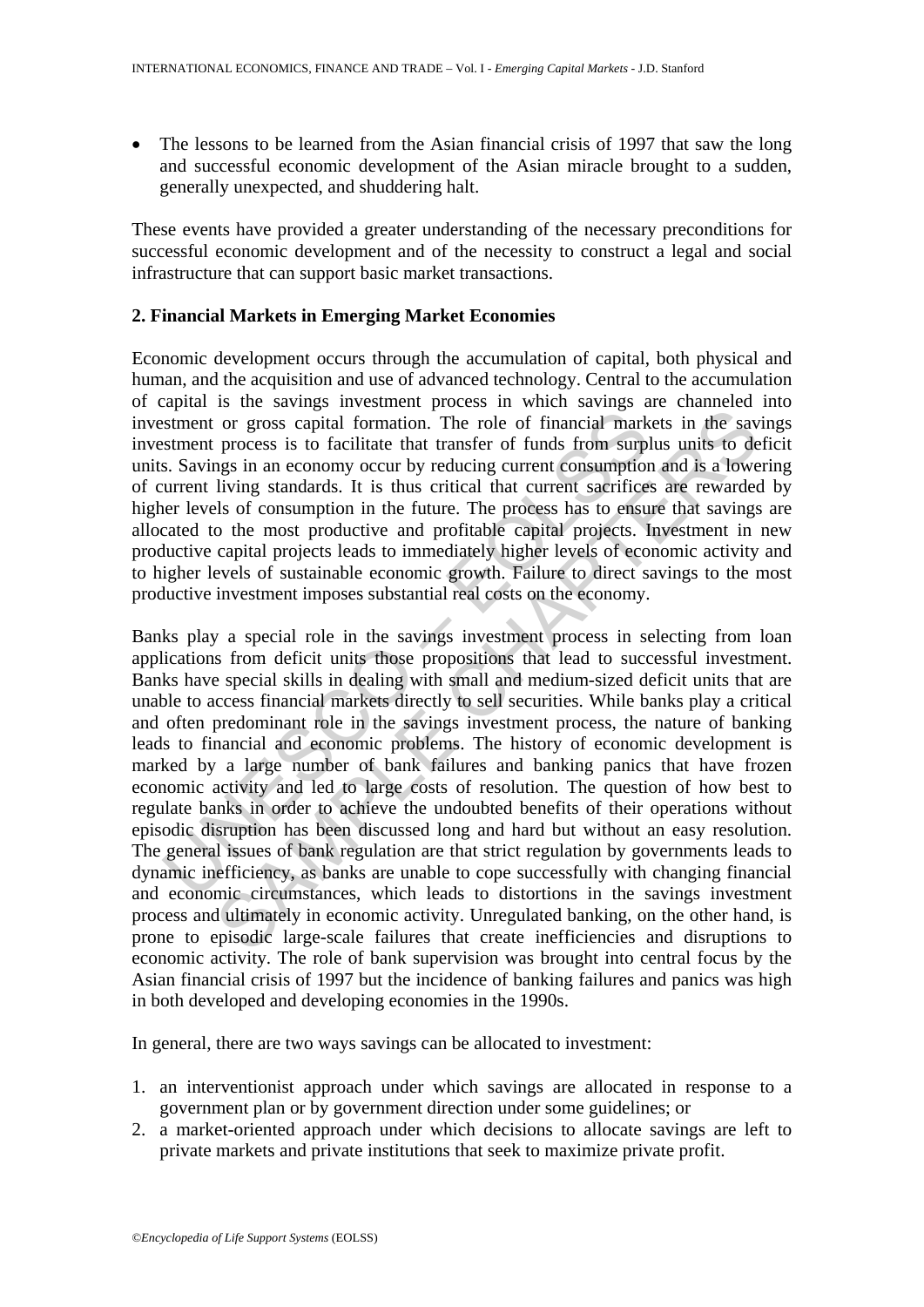As discussed, this division is sharply polar and it has to be said that even in highly advanced capitalist economies such as the U.S. there has been a significant intervention in the market process.

In the 1950s and 1960s, policy generally veered towards the interventionist end of the spectrum. However, the 1970s saw a sea change whereby official policy moved away from intervention to a more "hands-off" approach central to which was the floating of exchange rates, reduction of the size of the government sector, and financial sector deregulation. In developed economies the role of financial markets increased in importance for various financial and economic reasons, one of the more important being a movement towards disintermediation (i.e. the process of deficit units seeking to raise external finance direct from the financial markets and thus bypass banks and other sources of intermediated credit). The movement to market-oriented processes was not without its problems, especially in relation to stability and banking failures and crises. A number of European economies, the Nordic nations, Spain, and the U.S. saw serious problems emerge in the banking sector and, in the case of the U.S., in the nonbank deposit-taking financial institutions. International action to develop effective standards for bank regulation came through the work of the Basel Committee on Banking Supervision (BCBS) under the auspices of the Bank for International Settlements (BIS) and led to the enunciation of basic standards that achieved general acceptance throughout the developed world.

nout its problems, especially in relation to stability and banking failer of European economies, the Nordic nations, Spain, and the leaders emerge in the banking sector and, in the case of the U.S<br>osit-taking financial ins problems, especially in relation to stability and banking failures and crise<br>European economies, the Nordic nations, Spain, and the U.S. saw ser<br>merge in the banking sctor and, in the case of the U.S. saw ser<br>merge in the The changes in the developed world affected developing economies. The fashion for market-oriented polices found favor in developing economies with at least tacit and often overt support from the official international financial agencies, the IMF and the WB. Developing economies moved to create private financial markets that could attract funds from abroad. This source of funds was potentially important for developing economies that could draw on a much greater pool of funds, so that the scope for increased investment and economic growth was considerably enhanced. Moreover, it was generally thought that market-oriented processes would be more efficient and effective in allocating savings to investment.



TO ACCESS ALL THE **24 PAGES** OF THIS CHAPTER, Visit: [http://www.eolss.net/Eolss-sampleAllChapter.aspx](https://www.eolss.net/ebooklib/sc_cart.aspx?File=E1-23-03-05)

#### **Bibliography**

Bank for International Settlements (1999). *Supervisory Lessons to be Drawn from the Asian Crisis*, Basel Committee on Banking Supervision Working Papers, No. 2, 63 pp. Basel, Switzerland: Bank for International Settlements. [A comprehensive review of the Asian financial crisis with special emphasis on restructuring of the banking sectors in these economies.]

International Monetary Fund (1998). Emerging markets in the new international financial system: implications of the Asian crisis. *World Economic Outlook*, chapter 3. Washington, D.C.: IMF. [This is an